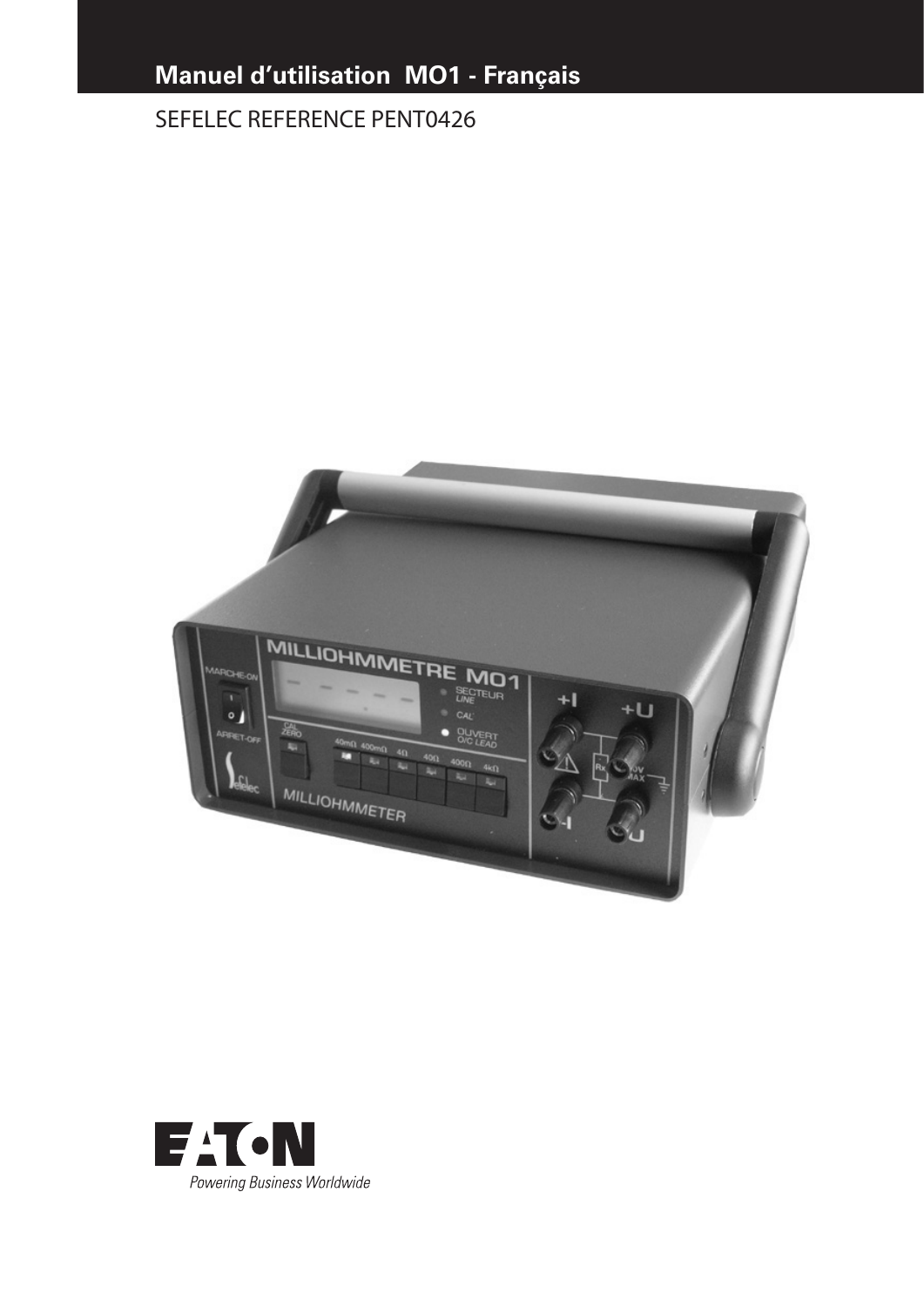référence MO1

# **OHMMEIRE**

# **SOMMAIRE**

|                  | 3                      |
|------------------|------------------------|
| $\overline{2}$ . | $\boldsymbol{\Lambda}$ |
| 3.               | 5.                     |
| 4.               | 5                      |
| .5.              | 5                      |
| 6.               | 6                      |
| 7.               | 7                      |
| 8.               | 8                      |
| 9.               | 9                      |
| 10.              | 11                     |
| 11.              | 11                     |
| 12.              | 12                     |
| 13.              | 12                     |

NOTICE INDICE  ${\bf A}$ 

EDITION du 03.11.94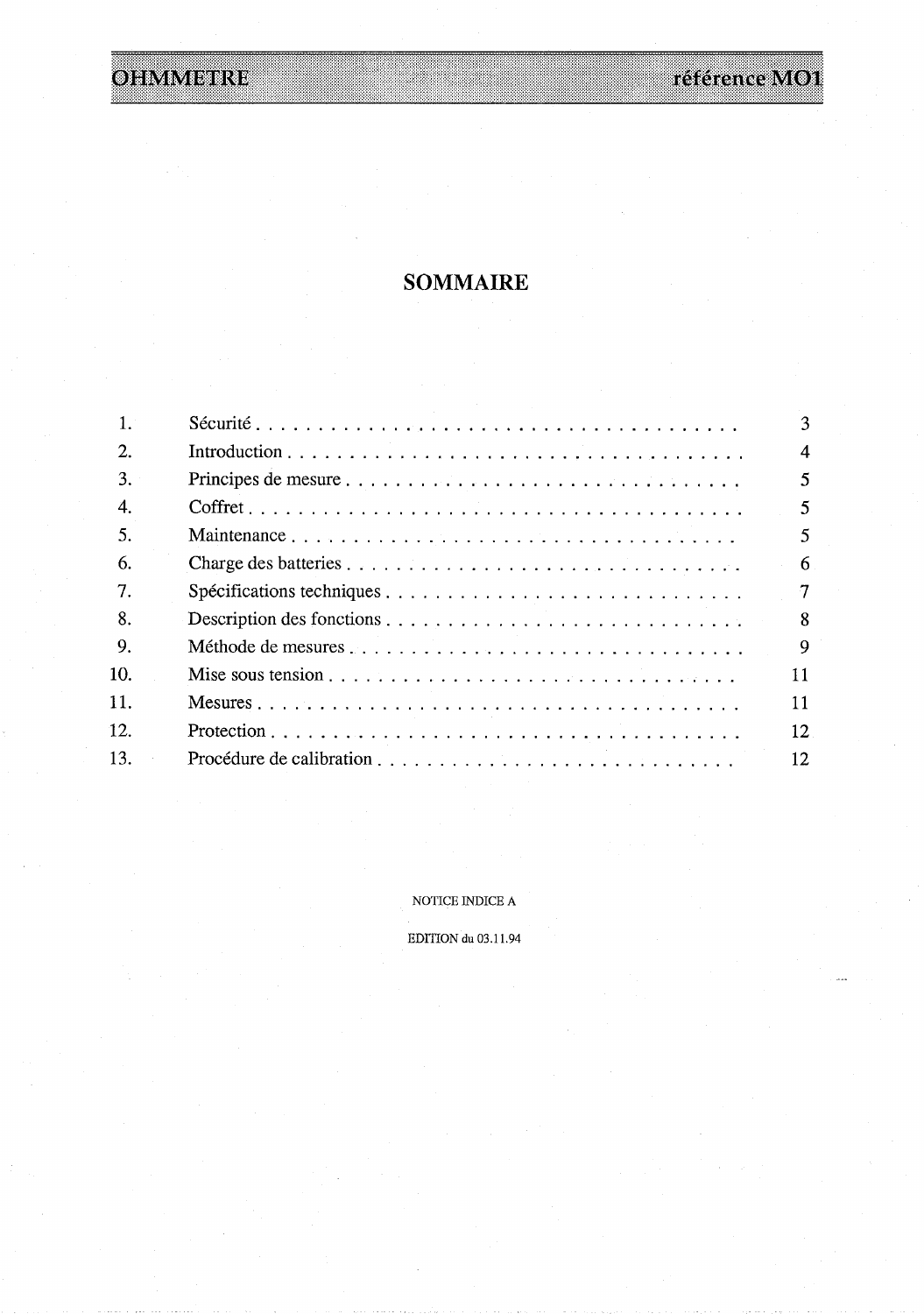## **NOTE**

Le microhmètre MO1 est livré prêt à l'emploi, aucun accessoire supplémentaire n'est nécessaire.

Accessoires fournis:

- 1 jeu de cordon de test
- 1 cordon secteur
- 1 manuel d'utilisation

Avant de brancher l'appareil, vérifier que la tension est correcte. L'instrument est normalement livré pour une utilisation sous 240 V 50 Hz.

D'autres tensions peuvent être sélectionnées selon le tableau du chapitre 5 (maintenance). Assurez-vous également d'avoir changé le fusible pour un du type correct.

#### $1.$ **SECURITE**

Cet instrument est désigné sécurité Classe 1 comme défini dans la publication IEC348.

Cet instrument a été développé et testé conformément à la norme IEC 348, règles de sécurité pour les appareils électroniques de mesure et a été livré dans un "état de sécurité".

Ce manuel d'utilisation contient des informations et des mises en garde qui doivent être respectées par l'utilisateur afin d'assurer une utilisation en toute sécurité et afin de conserver l'instrument dans un "état de sécurité".

Si cet appareil est connecté à une installation fixe, avant tout branchement la liaison de terre doit être connectée à une borne de terre.

Avant la mise en marche de l'appareil, s'assurer que la tension d'utilisation sélectionnée est la même que l'alimentation secteur, le cordon secteur ne sera inséré que dans une prise secteur comportant une liaison de terre. La protection serait annihilée par l'utilisation d'une rallonge sans fil de terre.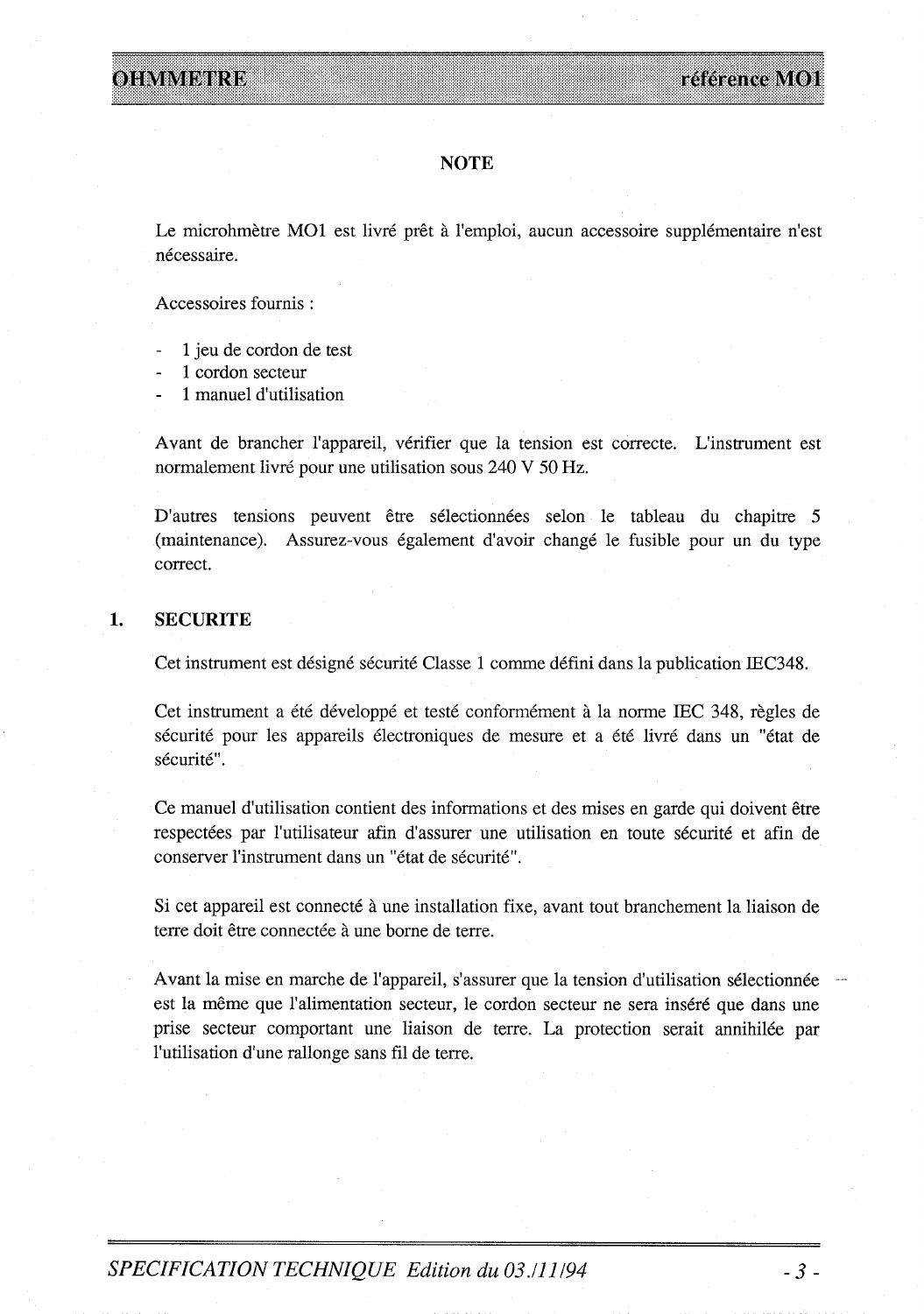## **ATTENTION**

Toute coupure du conducteur de masse à l'intérieur ou à l'extérieur de l'appareil, ou déconnexion de la borne de masse peut rendre l'appareil dangereux. Toute coupure intentionnelle est interdite.

Lorsque l'appareil est branché à son alimentation des bornes peuvent être sous tension, et ouvrir le coffret ou enlever des pièces (sauf celles que l'on peut accèder avec la main) peuvent exposer l'opérateur à des parties sous tension.

L'appareil doit être déconnecté de toute source d'alimentation avant d'être ouvert pour calibration, maintenance ou réparation.

Toute calibration, maintenance et réparation de l'appareil ouvert sous tension sera évitée le plus possible, mais si cela est inévitable, sera fait par une personne qualifiée consciente du danger.

S'assurer que seuls les fusibles ayant le courant requis et du type spécifié sont utilisés pour le remplacement.

#### $\overline{2}$ . **INTRODUCTION**

Le MO1 est un ohmmètre numérique précis de table/portable pour les mesures de résistance dans la gamme 10  $\mu\Omega$  à 4000  $\Omega$ . Il utilise la méthode de mesure 4 fils afin d'éliminer les effets de résistances parasites. Les valeurs mesurées sont affichées sur l'écran LCD 4 digits, un dépassement de la gamme sélectionnée est également indiqué.

## Ecran gamme 4000

Sélectionner la gamme désirée en appuyant sur la touche correspondante. Cet appareil peut être utilisé aisément par un personnel non qualifié, les erreurs et messages d'avertissement sont affichés. Le plus grand soin a été apporté pour que l'ohmmètre supporte une tension d'alimentation accidentelle appliquées aux bornes de mesures, mais il n'est pas recommandé que la tension soit appliquée.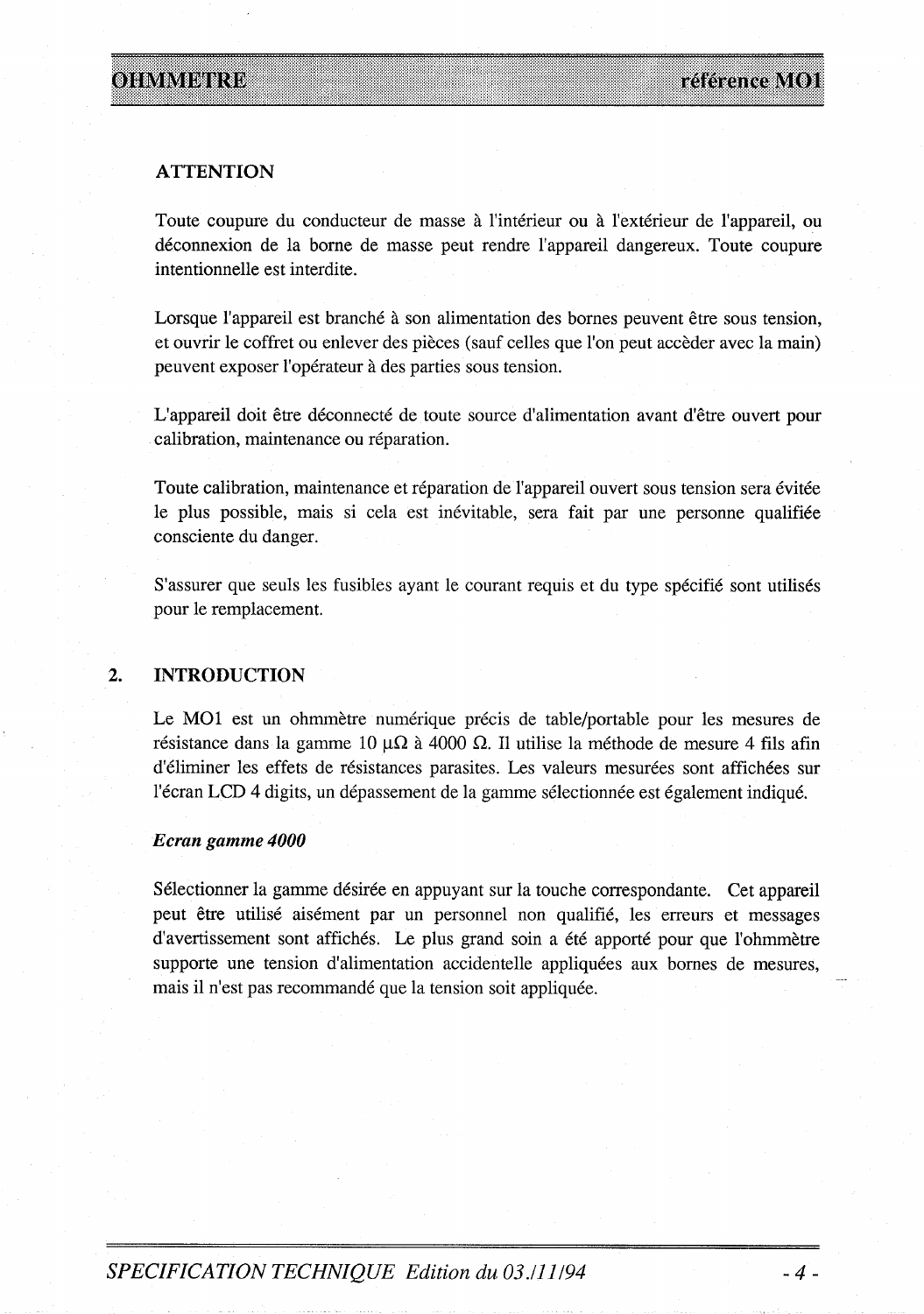# **OHMME RE**

### $3.$ PRINCIPES DE MESURE

C'est une mesure 4 fils utilisant le principe Kelvin. Un courant stable est produit à travers la résistance à mesurer via les bornes C et la chute de tension à travers la résistance Rx est mesurée sur les bornes P.

La chute de potentiel est alors comparée à la chute de tension à travers les résistances internes, ce rapport est alors converti en la valeur de Rx affichée en  $\Omega$  sur l'écran LCD. La haute précision et la stabilité à long terme sont réalisées en utilisant nos propres étalons.

### $\overline{4}$ . **COFFRET**

Le coffret est robuste et est constitué d'une coquille d'aluminium peint avec un châssis interne résistant. La face avant est imprimée en polycarbonate avec un texte clair et sans ambiguité. Le coffret est bleu et les pieds escamotables permettent une visibilité aisée.

### 5. **MAINTENANCE**

Normalement aucune maintenance n'est nécessaire autre que le nettoyage avec un chiffon humide. Eviter tout détergent ou solvent agressif.

# **ATTENTION**

Avant toute maintenance, réparation ou échange de pièces ou fusibles, l'instrument doit être déconnecté de la prise électrique et de toutes sources d'alimentation. Dans le cas d'une panne, l'appareil devra être retourné en nos usines. Un fusible d'alimentation est mis sur la face arrière et doit être remplacé si nécessaire.

# **ATTENTION**

Débrancher le cordon d'alimentation et tout cordon de connexion avant de changer le fusible. Remplacer uniquement avec un fusible type correct, c'est-à-dire suivant le tableau suivant :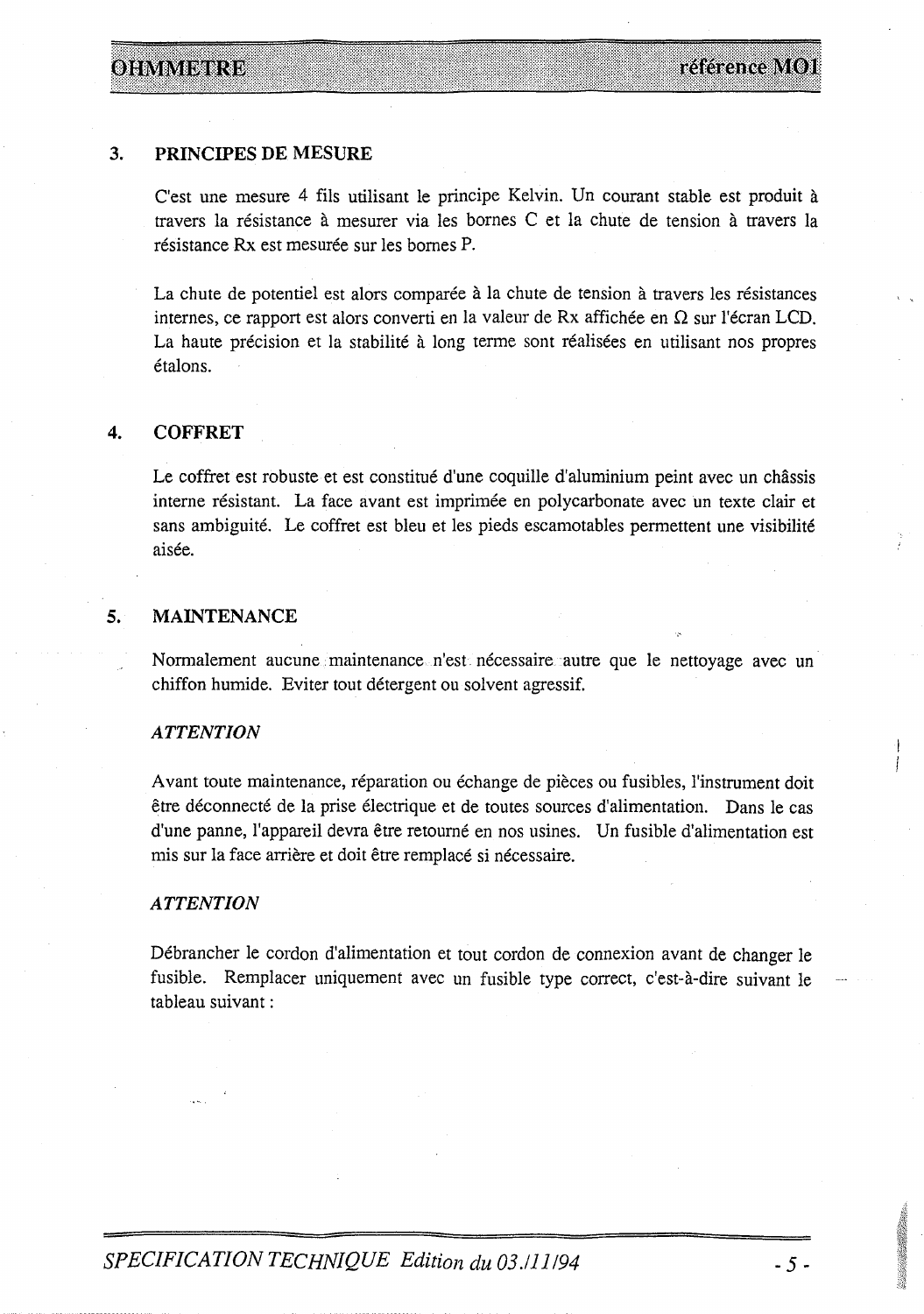ohvivere

| Sélection de la tension<br>d'alimentation | Gamme 47-63 Hz             | Fusible $(250 V)$<br><b>IEC 127</b><br>$5 \times 20$ mm | Fusible $(250 V)$<br><b>UL198 G</b><br>$0,25"$ x $1,25"$ |  |  |  |  |
|-------------------------------------------|----------------------------|---------------------------------------------------------|----------------------------------------------------------|--|--|--|--|
| 100 V<br>120 V                            | 87-110 V<br>104-132 V      | $630 \text{ mA}$ (T)                                    | 800 mA Temporisé                                         |  |  |  |  |
| 220 V<br>240 V                            | 191-242 V<br>$209 - 264$ V | $315 \text{ mA}$ (T)                                    | 400 mA Temporisé                                         |  |  |  |  |
| Puissance d'entrée maximum : 20 VA        |                            |                                                         |                                                          |  |  |  |  |

Les circuits d'entrée sont protégés par un fusible 6 A situé sur un porte fusible du principal circuit imprimé. L'accès est possible en retirant le capot. Remplacer uniquement avec les fusibles corrects comme indiqué ci-dessous.

> 6 A 550 V rms type A1 BS 88 : pièce 2

### 6. **CHARGE DES BATTERIES**

Le MO1 est équipé de batteries au plomb étanches entièrement chargées le jour de la livraison. Ce type de batterie a plus d'avantages que les autres types de batteries rechargeables. Il est plus tolérant en ce qui concerne les cycles de charges irréguliers donnant ainsi une plus grande durée de vie.

Le chargeur de batterie est incorporé et l'appareil peut être connecté à une alimentation 100, 120, 220 ou 240 V. L'installation de la tension appropriée doit être sélectionnée sur la prise secteur et le fusible correct inséré. La Led Secteur s'allume sur la face avant pour indiquer que l'alimentation secteur est connectée.

La charge est contrôlée automatiquement avec les circuits de protection intégrés éliminant ainsi la possibité d'une surcharge ou très grande décharge de la batterie. L'écran affiche 8888 quand la batterie a besoin d'être rechargée. Le MO1 fonctionnera parfaitement durant la charge et peut par conséquent être utilisé en permanence connecté à l'alimentation secteur.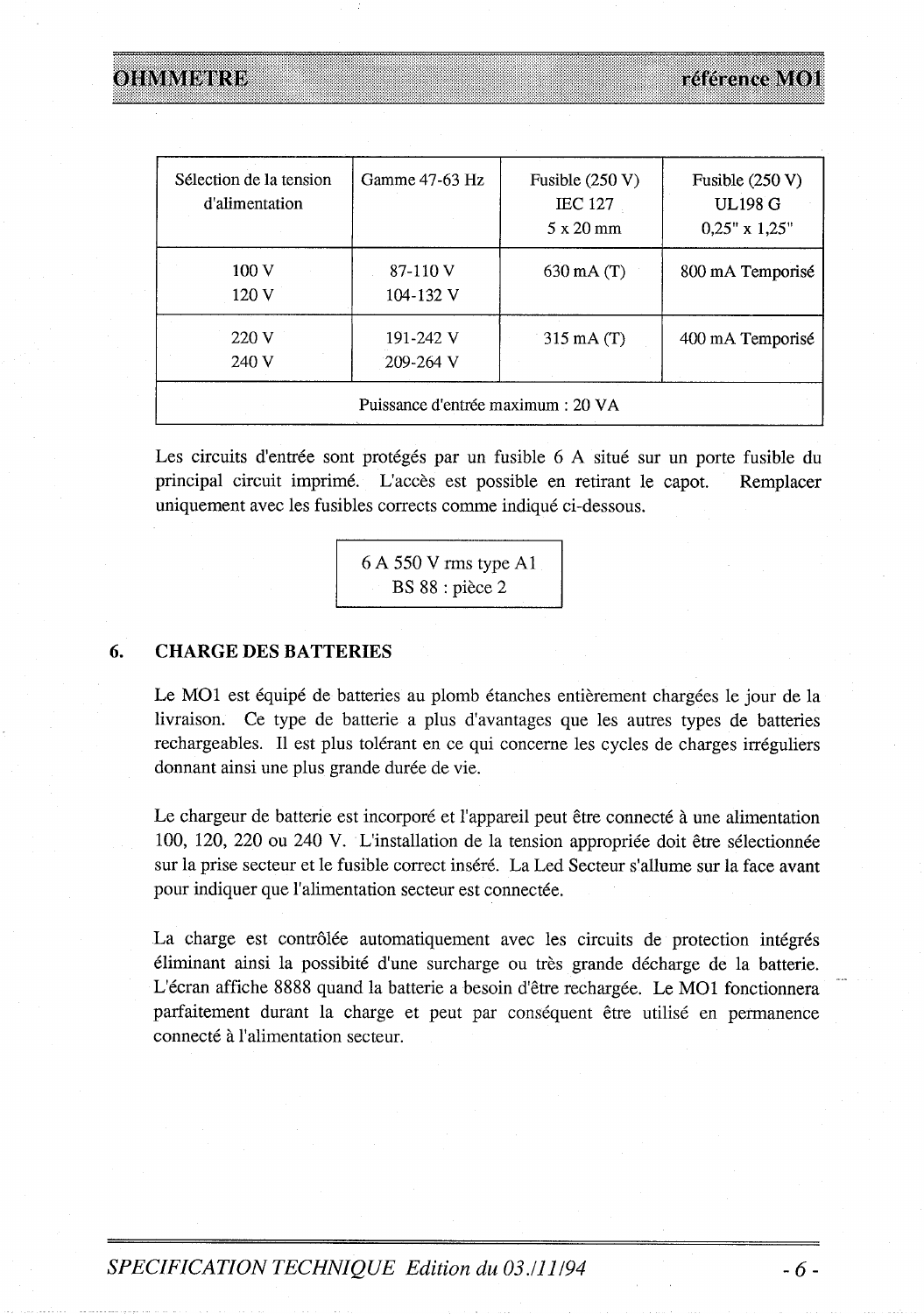## **Batterie**

La batterie interne est de type plomb étanche. Des précautions doivent être prises quand celles-ci sont usagées et peuvent être retournées chez Sefelec par mesure de sécurité.

Toute règle et conseils s'appliquant au rebut pour un tel matériel doivent être suivis :

- Ne pas jeter les batteries dans le feu.
- Ne pas court-circuiter.
- Ne pas écraser, perforer, ouvrir, ni démonter ni faire toute autre action mécanique sur la batterie.

### 7. SPECIFICATIONS TECHNIQUES

Affichage numérique 4 digits, hauteur LCD 15 mm avec unité décimale automatique et signaux lumineux d'avertissement Température de fonctionnement  $0-40^\circ$  C humidité max. 65 % Température normale :  $20^{\circ}$  C Température de stockage :  $-20^{\circ}c \; \hat{a} + 50^{\circ}C$ Alimentation secteur: 100/120/220/240 V  $+10 - 13 \% / 47 - 63 HZ$ Temps de chauffe : environ 30 minutes Dimensions: 215 mm x 88 mm x 250 mm 1/2 19" rack hauteur 2 U Masse:  $3,5$  kg **Mesures** Resistance: Mesure 4 fils avec courants continus de mesure fixes Environ 0,5 seconde Temps de mesure : Auto-zero: permet d'éliminer les résistances parasites dues aux f.e.m. thermiques

SPECIFICATION TECHNIQUE Edition du 03./11/94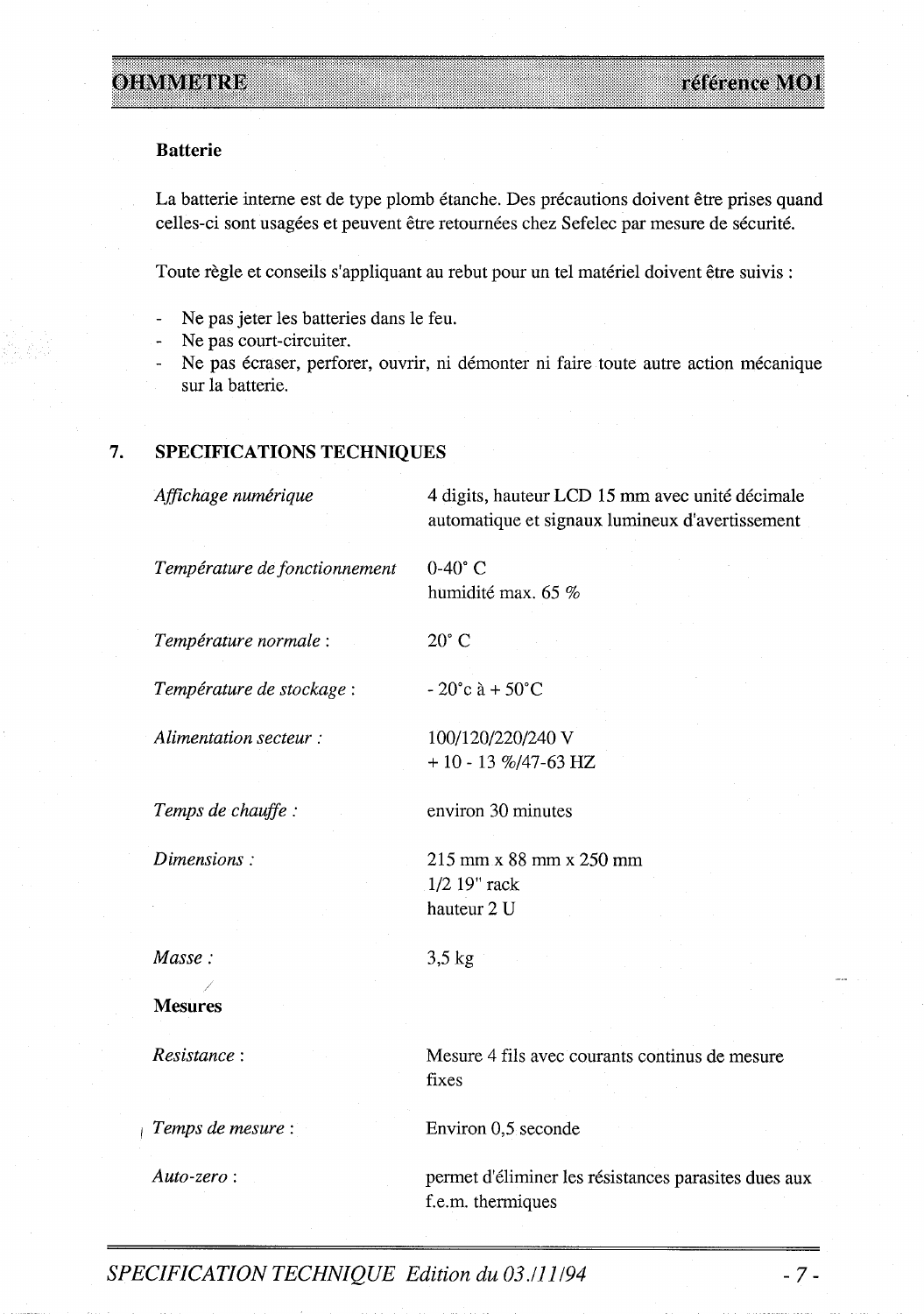# **OHMMETRE**

## **GAMMES ET PRECISION**

|                       | kohtaan              |                       | Rendman Romanide<br>mama | ,,,,,,,,,,<br><b>DIRA 2002-200</b>             | I CDRAMA (S<br>an mana   |
|-----------------------|----------------------|-----------------------|--------------------------|------------------------------------------------|--------------------------|
|                       | 4 $\mathbf{k}\Omega$ | $1 \Omega$            | $100 \mu A$              | $\pm (0.05\% \text{ lec} + 0.02\% \text{ PE})$ | 30 ppm Lec $+$ 1 ppm PE  |
| 400-                  | Ω                    | $100 \text{ m}\Omega$ | $1 \text{ mA}$           | $\pm (0.05\% \text{ lec} + 0.02\% \text{ PE})$ | 30 ppm Lec $+$ 1 ppm PE  |
| 40                    | Ω                    | $10 \text{ m}\Omega$  | $10 \text{ mA}$          | $\pm (0.05\% \text{ lec} + 0.02\% \text{ PE})$ | 30 ppm Lec $+$ 1 ppm PE  |
|                       | $4\Omega$            | 1 m $\Omega$          | $10 \text{ mA}$          | $\pm (0.05\% \text{ lec} + 0.03\% \text{ PE})$ | 30 ppm Lec $+$ 4 ppm PE  |
| $400 \text{ m}\Omega$ |                      | 100 μΩ                | $10 \text{ mA}$          | $\pm (0.05\% \text{ lec} + 0.05\% \text{ PE})$ | 30 ppm Lec $+$ 25 ppm PE |
|                       | $40 \text{ m}\Omega$ | $10 \mu\Omega$        | $100 \text{ mA}$         | $\pm (0.05\% \text{ lec} + 0.05\% \text{ PE})$ | 30 ppm Lec $+$ 25 ppm PE |

le coefficient de température doit être ajouté à la précision lors de l'utilisation en dehors de la plage 15 à 25 $^{\circ}$ C.  $(*)$ 

de la lecture  $LEC$  :

de la pleine échelle  $PE:$ 

# SPECIFICATION TECHNIQUE Edition du 03./11/94

i<br>Ball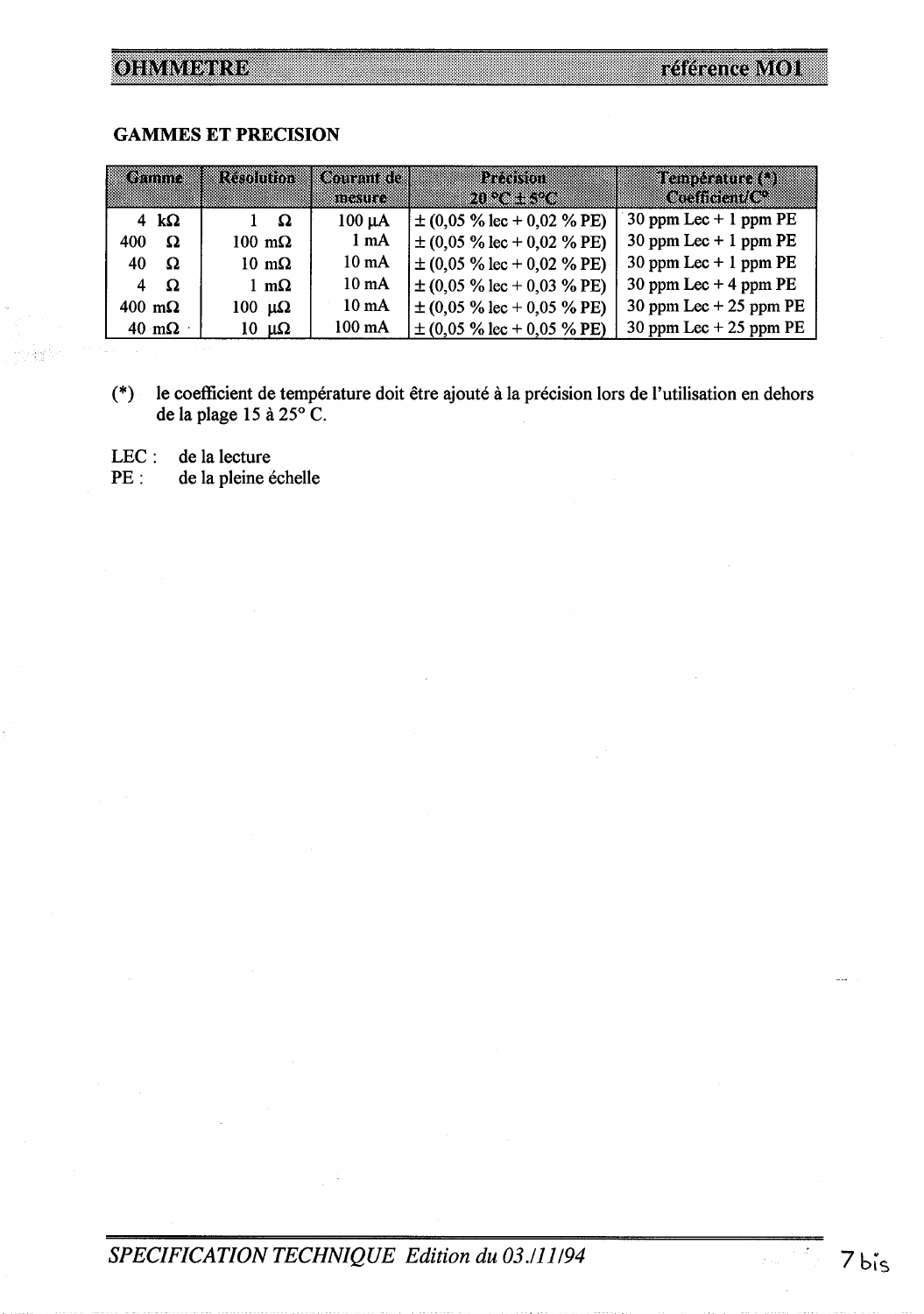reference V(0)

### 8. **DESCRIPTION DES FONCTIONS**

OHMMEIRE



Figure 8.1 Description des fonctions

## 8.1. Auto-zero

Pour les mesures où les f.e.m. thermiques peuvent causer des erreurs sur le zéro, il est possible d'annuler ce phénomène grâce au bouton "auto-zero". Connecter en premier lieu les cordons potentiels à l'échantillon à tester de manière habituelle, ensuite connecter les bornes C et C1 ensemble à l'échantillon.

Appuyer sur auto-zero, la LED s'allume et le décalage de zéro sera mesuré et stocké comme décalage. Reconnecter les cordons de courant dans la configuration normale de mesure et la lecture de la résistance sera affichée avec la compensation du zéro éliminé. La LED reste allumée pour avertir qu'une compensation est stockée. Cette compensation et la LED seront annulées si la gamme est modifiée ou si l'instrument est éteint. Un maximum de +/- 100 digits peuvent être compensés.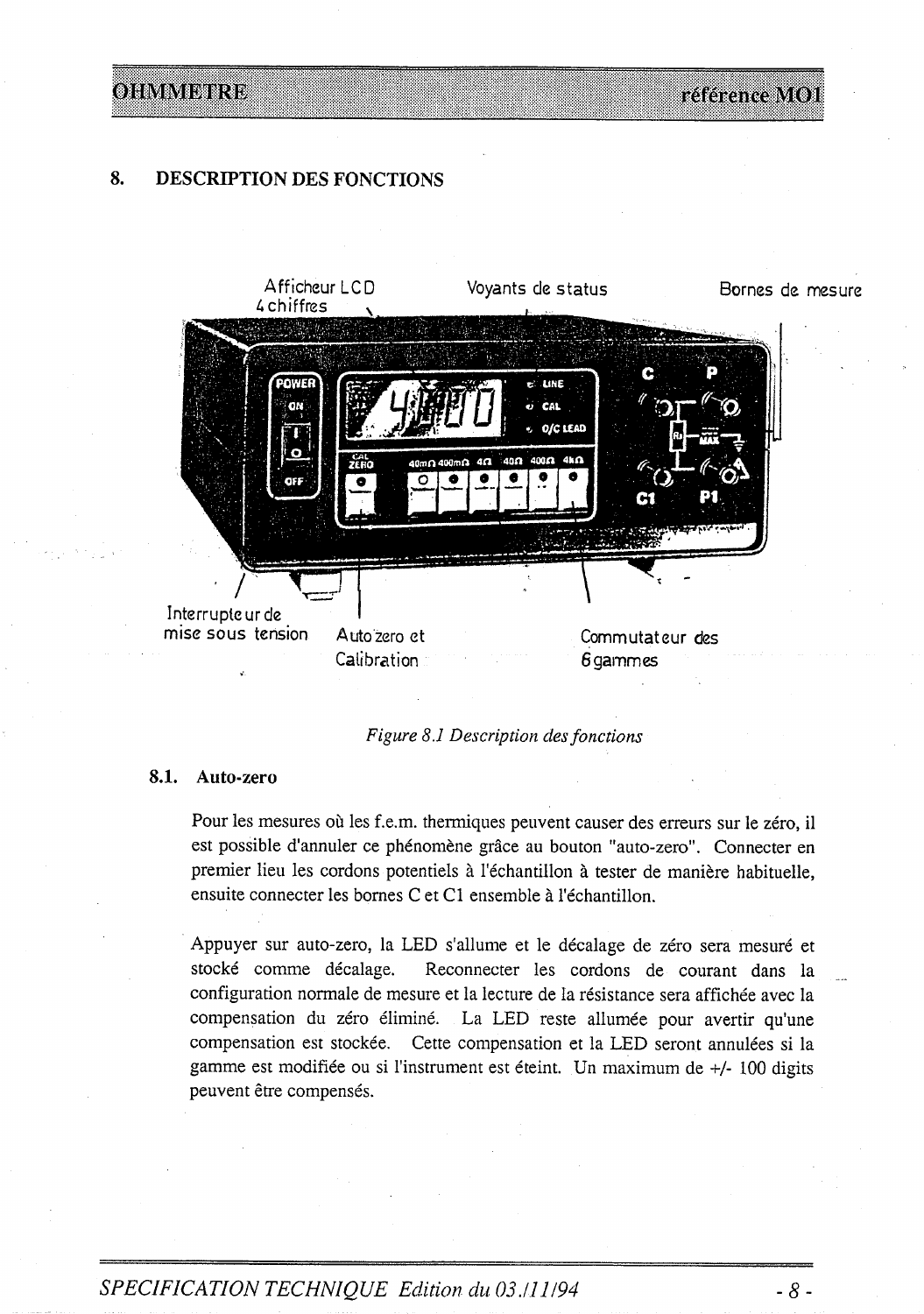# OHMMDIRE

## Sélection de la gamme

Les 6 gammes peuvent être sélectionnés manuellement en appuyant simplement sur la touche de la gamme désirée. La gamme sélectionnée sera indiquée par une LED. L'affichage - - - - indique que la gamme sélectionnée est en dépassemement.

## Erreurs et lampes d'état

Ces leds s'allumeront pour indiquer l'état de l'appareil

SECTEUR : alimentation secteur connectée à l'appareil

 $CAL:$ le mode calibration a été initialisé avec le switch arrière et l'instrument est en mode calibration. Suivre la procédure.

**OUVERT:** un des cordons de mesure est en circuit ouvert, avec une résistance trop forte ou n'est pas connecté correctement à l'échantillon de test. Le fusible interne de protection est en circuit ouvert.

#### $9<sub>r</sub>$ **METHODE DE MESURES**

#### $9.1.$ Connexions de l'ohmmètre

L'ohmmètre numérique type MO1 utilise la méthode de mesure 4 fils, c'est-à-dire qu'il est nécessaire de faire 4 connexions à la résistance sous test. L'appareil est livré avec 4 cordons; deux pour les connexions potentiel qui sont faites entre les points de la résistance sous test où l'on veut déterminer la valeur de résistance et deux pour les connexions de courant qui relient la résistance en test au circuit d'alimentation.

- a) connecter les cordons noirs aux bornes C1 et P1 et les cordons rouges aux bornes C et P. L'ordre de branchement sur C ou P d'une paire de cordons n'a pas d'importance.
- b) pincer la résistance sous test fig. 8-1. La propreté est importante et si l'échantillon n'est pas propre, frotter avec un papier abrasif pour éliminer les oxydes.
- c) Il n'est pas toujours possible d'utiliser les pinces courant et potentiel combinés, dans ce cas des cordons ou accessoires spéciaux peuvent être réalisés pour s'adapter à l'application particulière.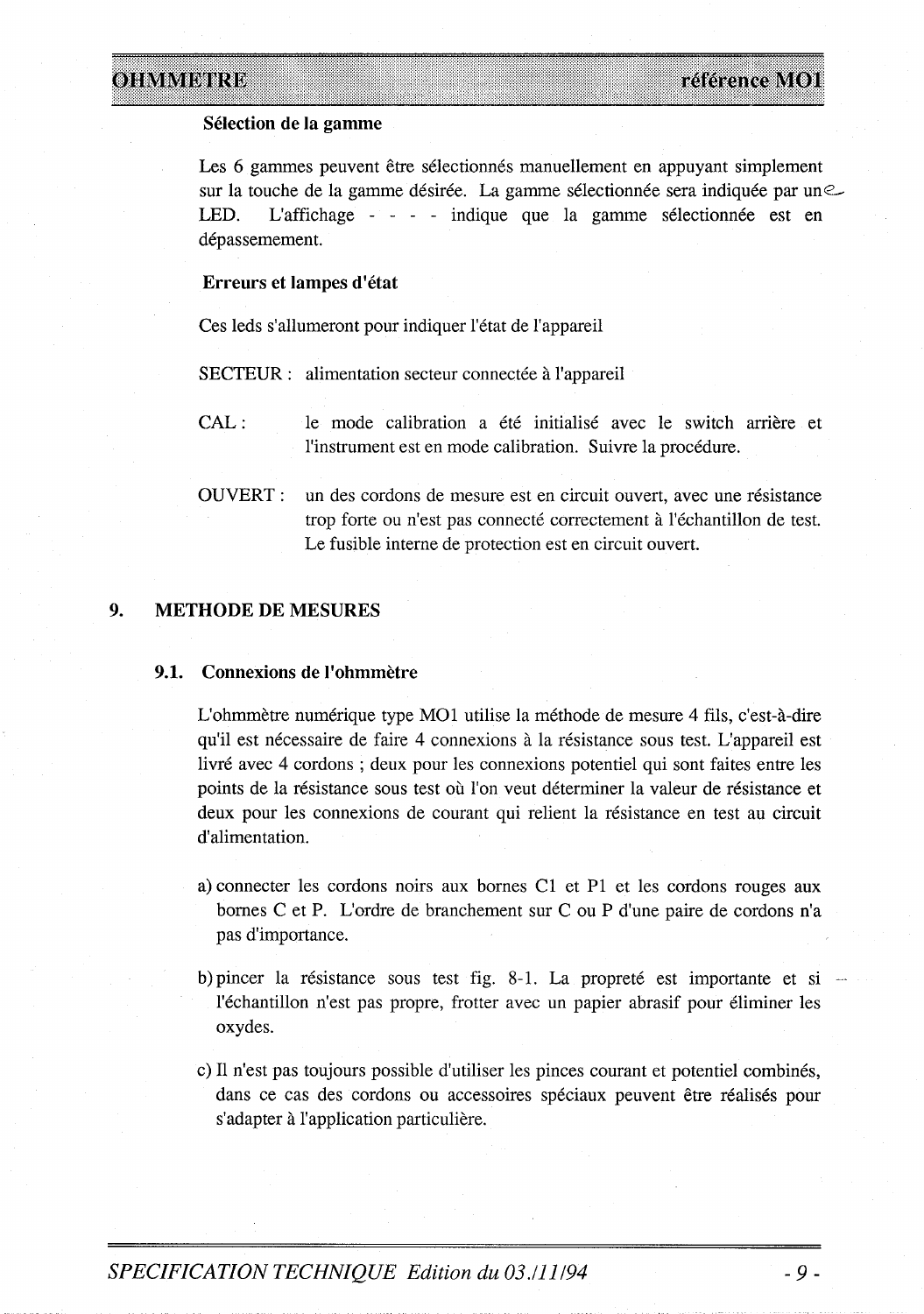- d) la fig 8-2 montre la connexion aux divers types de résistances de test.
- e) quand on mesure une résistance étalon 4 bornes, ne pas utiliser les sondes courant et potentiel combinés, faire 4 connexions séparées aux bornes du courant et potentiel.



Figure 9.1 pinces courant et potentiel combinés



Figure 9.2 Divers types de résistances

SPECIFICATION TECHNIQUE Edition du 03./11/94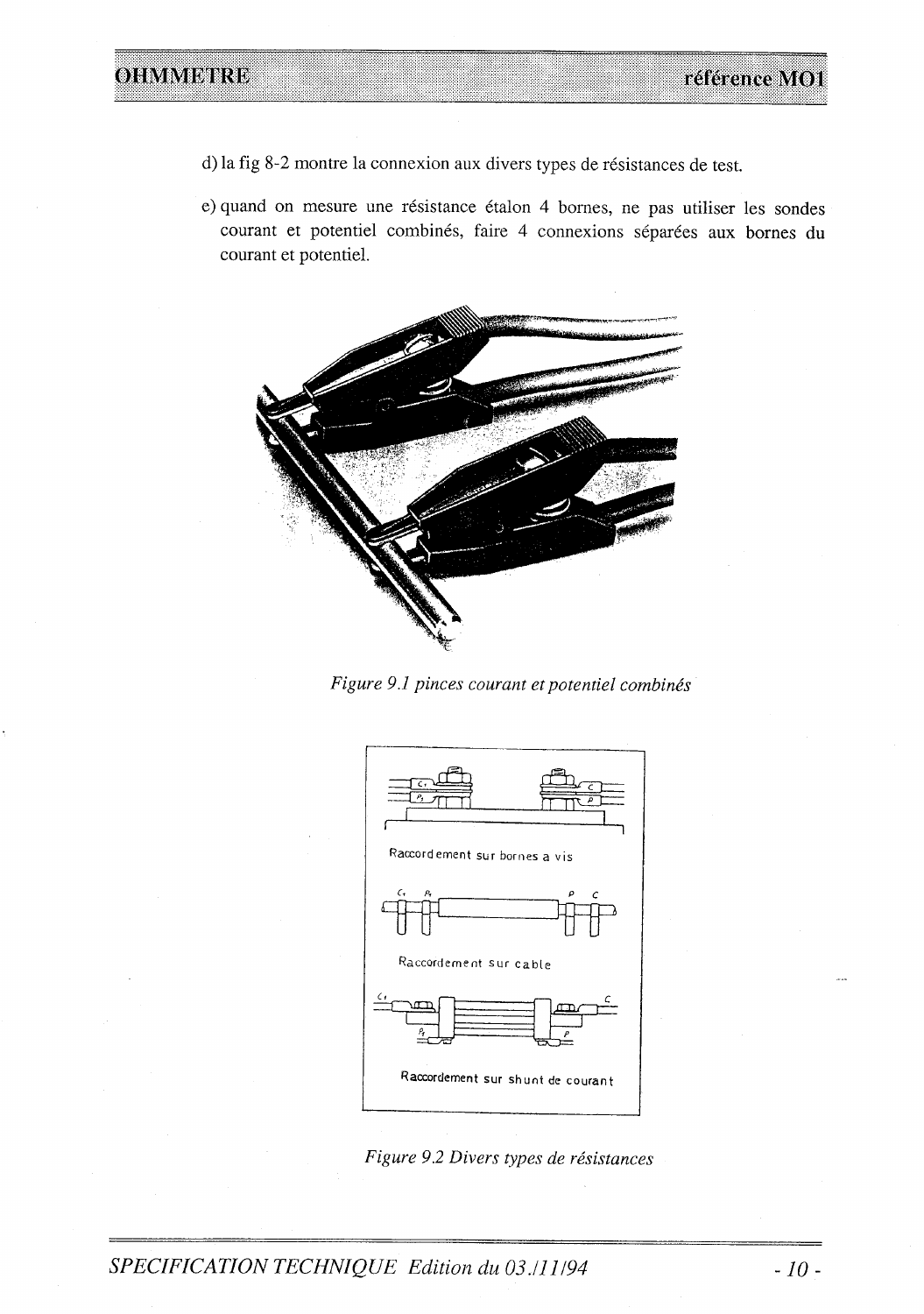#### 10. **MISE SOUS TENSION**

Quand le MO1 est mis sous tension, une lampe de test s'allume automatiquement, tous les segments de l'écran s'allument suivis de chaque led s'allumant séquentiellement. Le microprocesseur vérifie le fonctionnement interne correct et indique P" si tous les tests sont effectués. En même temps, la version logiciel sera affichée durant 2 secondes. L'affichage indiquera typiquement "P 1.01". Si le contrôle interne indique une erreur, alors l'affichage indique "HELP". Pour rectifier cela, voir section 13.

Le MO1 effectuera une séquence de zéro automatique et se positionne dans le mode de départ. La gamme de mesure 4 k $\Omega$  sélectionnée, la lampe auto-zero éteinte.

#### 11. **MESURES**

Connecter la résistance à mesurer (Rx) aux bornes de mesures suivant le diagramme du panneau de l'appareil. Sélectionner la gamme souhaitée. La led verte s'allumera pour indiquer quelles sont les touches actives.

## **ATTENTION**

Ne pas faire d'auto-zéro lorsque Rx est connectée pour la mesure. Cela stockera une grande valeur de zéro et de f.e.m. thermique et les valeurs affichées sont incorrectes.

Si durant la mesure, un message d'erreur apparaît, alors l'action approppriée doit être absolument prise. Bien que l'entrée soit protégée contre les applications accidentelles de tension secteur monophasée ou triphasée, toute précaution doit être prise pour éviter des mesures sur des circuits sous tension.

## Dépassement de gamme

L'écran affiche - - - -

## Cordon de mesure en circuit ouvert

La Led "Ouvert" sera allumée si l'instrument détecte une résistance trop élevée. Les bornes C sont vérifiées pour la compliance en tension. Les mesures ne doivent pas être faites si le message d'avertissement est affiché. Cet avertissement sera aussi affiché si le fusible interne de protection est en circuit ouvert.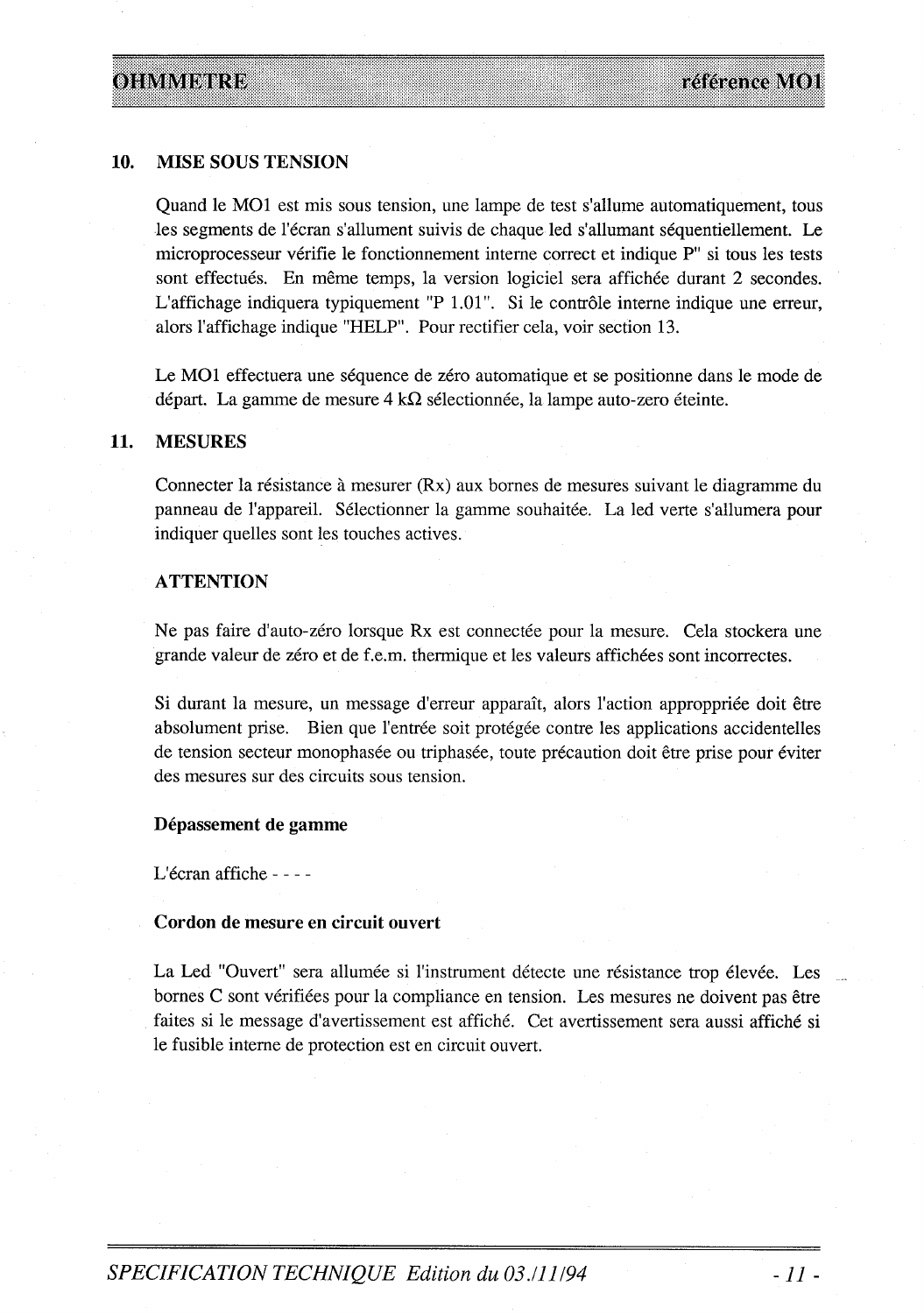## **Connexions**

Quand on fait des mesures de bonne qualité, il est important de s'assurer que tous les cordons de mesure sont dans de bonnes conditions, et ont une valeur de résistance inférieure à 0.2  $\Omega$ .

Il est également à noter que certaines cosses et pinces crocodile peuvent produire des fortes valeurs de f.e.m. quand elles sont chauffées surtout le type laiton nickelé; Ceci peut causer des problèmes par exemple lors de branchement sur des enroulements de moteurs chauds. La solution est d'utiliser des connexions cuivre ou laiton massif en les conservant propres et exempts d'oxyde.

### 12. **PROTECTION**

Toutes les précautions ont été prises pour protéger l'appareil contre toute tension appliquée aux bornes. Un fusible de 6 A est placé à l'intérieur sur le fil de mesure C et un éclateur à gaz se trouve entre les bornes C. Si des tensions supérieures à environ 90 V sont appliquées aux bornes de mesures, l'éclateur produira un arc court-circuitant les bornes C à travers le fusible de protection de 6A, ce qui ouvrira le circuit.

Le fusible installé interrompera jusqu'à 40.000 A. Les bornes P ne sont pas protégées par fusible et supporteront jusqu'à 460 V sans dommage pour l'appareil.

## **ATTENTION**

Pour remplacer le fusible de protection, le panneau supérieur de l'instrument doit être enlevé mais seulement après que l'alimentation secteur et toutes les connexions d'entrée soient débranchées. Le fusible de protection est situé sur le principal circuit imprimé. Remplacer seulement avec le fusible approprié.

#### 13. PROCEDURE DE CALIBRATION

## **ATTENTION**

La calibration doit être effectuée uniquement par un personnel qualifié et compétent. La calibration s'effectue par la face avant et aucun ajustement mécanique n'est nécessaire.

Equipement nécessaire : ensemble de résistances étalons 4 m $\Omega$ , 40 m $\Omega$ , 400 m $\Omega$ , 4  $\Omega$ , 400  $\Omega$  et 4 k $\Omega$ . La clé de calibration est fournie avec l'appareil.

Le MO1 a été conçu pour éliminer toute calibration. Les étalons internes ajustés en usine sont fabriqués pour une longue stabilité dans le temps et une dérive minimale. Cependant, pour les personnes souhaitant ajuster l'ohmmètre, procéder comme suit :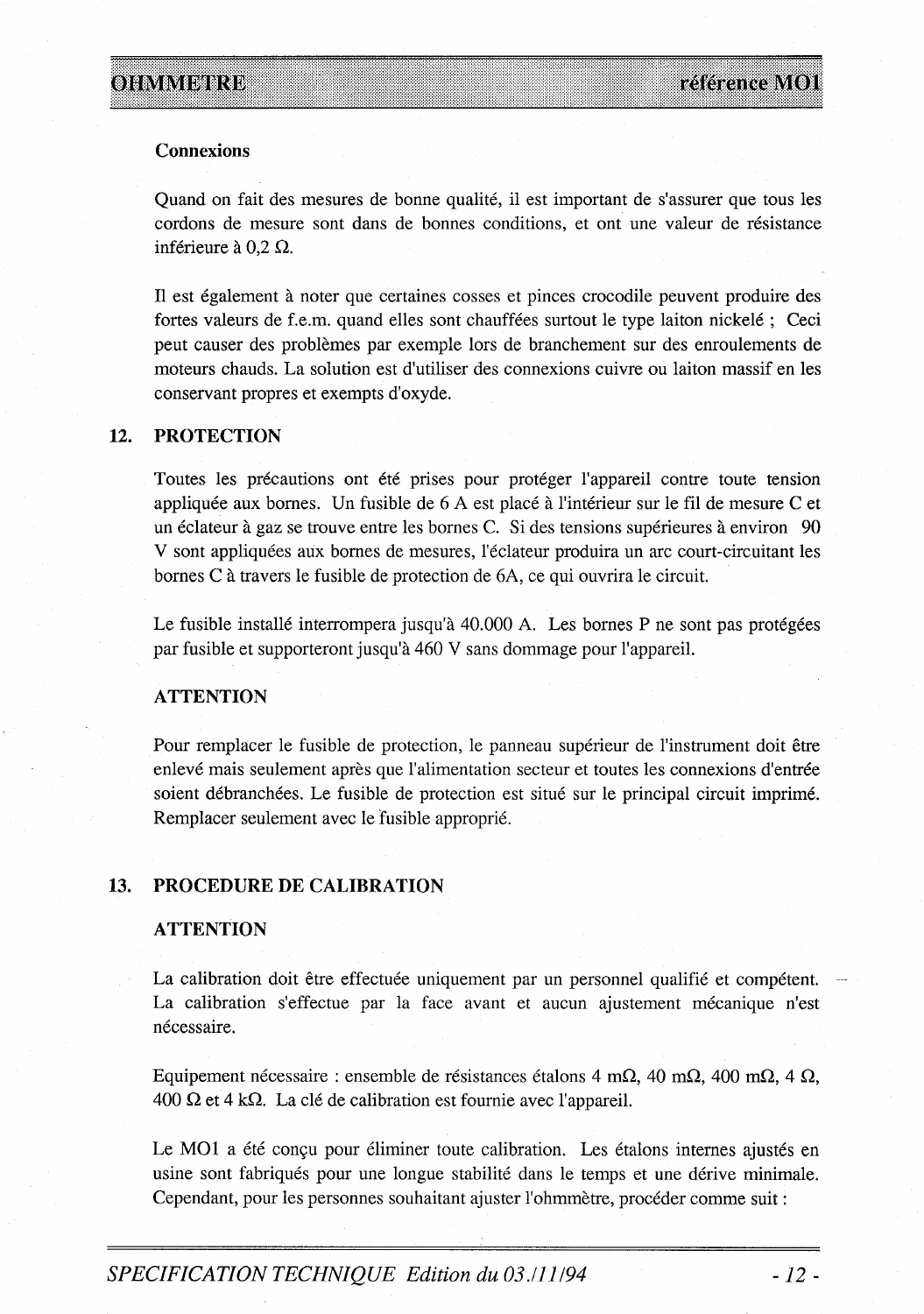L'ohmmètre doit être placé dans un environnement avec température contrôlée au moins 2 heures avant la calibration.

Sélectionner la gamme 4 m $\Omega$  et connecter un étalon 4 m $\Omega$ . Cet étalon doit être au moins à 0,01 % ou mieux de la valeur nominale. Appuyer sur la touche CAL et le MO1 mesurera automatiquement l'étalon et stockera toute compensation de calibration.

Avec l'étalon encore connecté, retirer le cordon C de la résistance et le connecter à la borne C1. Cela donne effectivement une valeur zéro; Appuyer de nouveau sur CAL et l'erreur de zéro est mémorisé. Sélectionner la prochaine gamme et l'étalon pleine échelle approprié et répéter la procédure ci-dessus. Toutes les gammes doivent être calibrées de cette façon, c'est-à-dire à pleine échelle et zéro, la clé étant remise sur la position marche et retirée à la fin de la calibration.

NOTE:

Si la calibration en cours est interrompue, alors l'écran affiche HELP. Pour réinitialiser la mémoire calibration, tourner la clé de calibration sur la position CAL, retirer le couvercle supérieur et appuyer sur le bouton rouge "RESET" du principal circuit imprimé. L'instrument doit ête mis sous tension mais l'alimentation secteur doit être débranchée avant d'ôter le couvercle supérieur.

Après avoir réinitialisé l'appareil, la procédure complète de calibration doit être entièrement réalisée pour rendre à l'appareil sa pleine précision.

Des défauts répétés de mémoire et l'affichage du message erreur HELP indiquent un mauvais fonctionnement de l'appareil qui devra être retourné à notre service après-vente pour rectification.

Un service de réparation et calibration est disponible dans nos usines. Quand vous retournez l'appareil, veuillez vous assurer du bon emballage afin d'éviter tout dommage durant le transport.